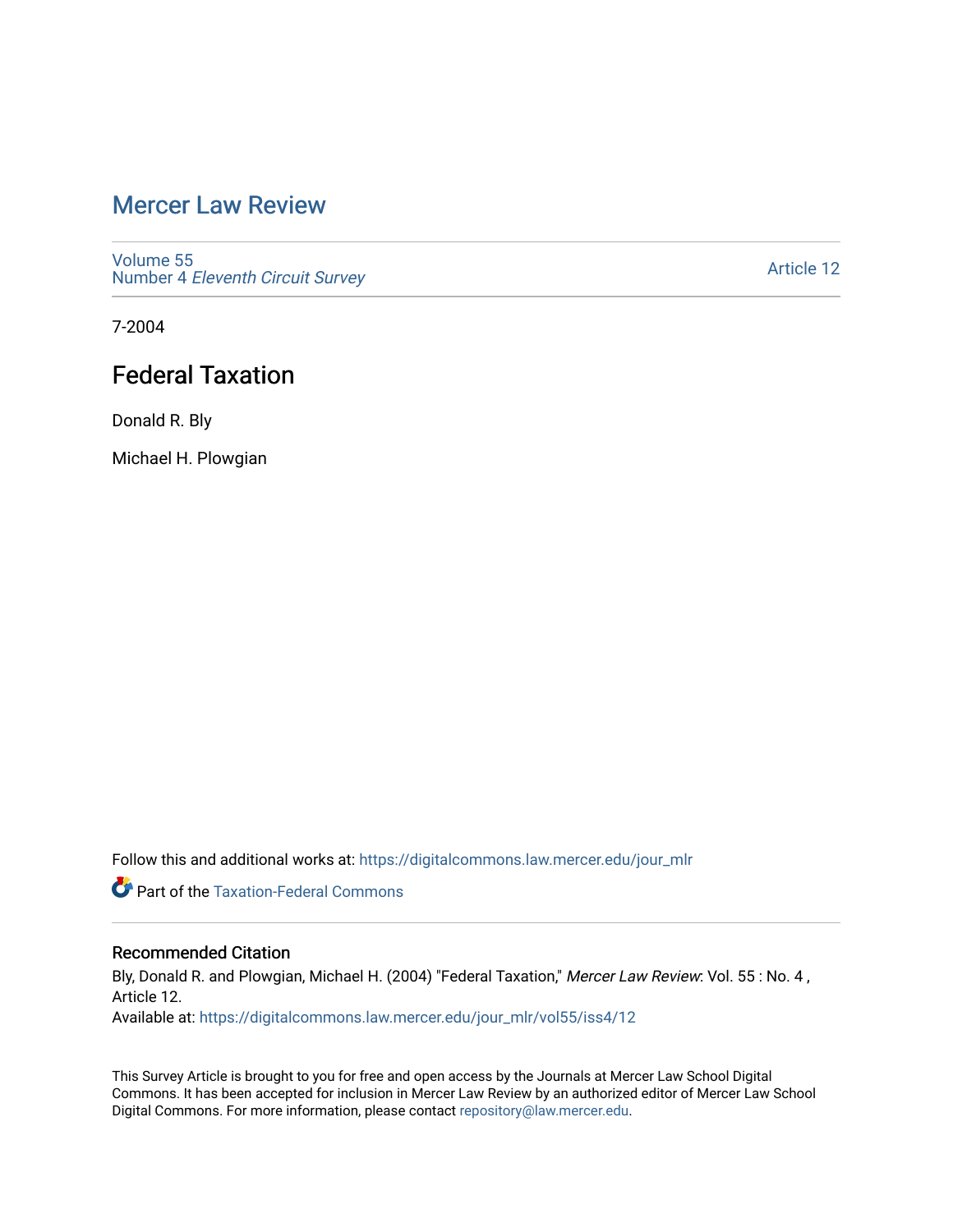## **Federal Taxation**

### **by Donald R. Bly\* and Michael H. Plowgian\*\***

#### I. INTRODUCTION

In **2003** the United States Court of Appeals for the Eleventh Circuit published few tax decisions of any importance. In the Circuit's highest profile tax case of **2003,** the court vacated a lower court decision that had held section 527(j) of the Internal Revenue Code<sup>1</sup> unconstitutional.<sup>2</sup> In other procedural cases, the court held that Rule **183** of the Tax Court Rules of Practice and Procedure<sup>3</sup> did not raise due process concerns,<sup>4</sup> and, in a case of first impression, ruled that in determining the total revenue lost in cases concerning fraudulent corporate and personal returns, the losses from unreported corporate income and unreported personal income must be aggregated without reducing the personal income for corporate taxes that should have been paid.<sup>5</sup> In the most important substantive tax case of **2003,** the court held that bill credits paid **by** a public utility to refund previously collected amounts were rate reductions and thus did not qualify for special treatment under section 1341.6

<sup>\*</sup> Associate in the firm of King **&** Spalding LLP, Atlanta, Georgia. University of Florida (B.S., **1995);** University of Chicago **(J.D., 1999).**

<sup>\*\*</sup> Associate in the firm of King **&** Spalding LLP, Atlanta, Georgia. Denison University (B.A., **1999);** Tufts University (M.A.L.D., **2003);** Harvard University **(J.D., 2003).**

**<sup>1.</sup>** I.R.C. § **527(j)** (2000). Unless otherwise noted, all section references are to the Internal Revenue Code of **1986** as amended.

<sup>2.</sup> Mobile Republican Assembly v. United States, No. **02-16283, 2003 U.S. App.** LEXIS **26286,** at **\*1** (11th Cir. Dec. 24, **2003).**

**<sup>3. 26</sup> U.S.C.** app. (2000).

<sup>4.</sup> Ballard v. Comm'r, **321 F.3d 1037, 1038** (11th Cir. **2003).**

**<sup>5.</sup>** United States v. Patti, **337 F.3d 1317, 1323** (11th Cir. **2003).**

**<sup>6.</sup>** Fla. Progress Corp. v. Comm'r, 348 **F.3d** 954, **959** (11th Cir. **2003);** I.R.C. **§** 1341 (2000).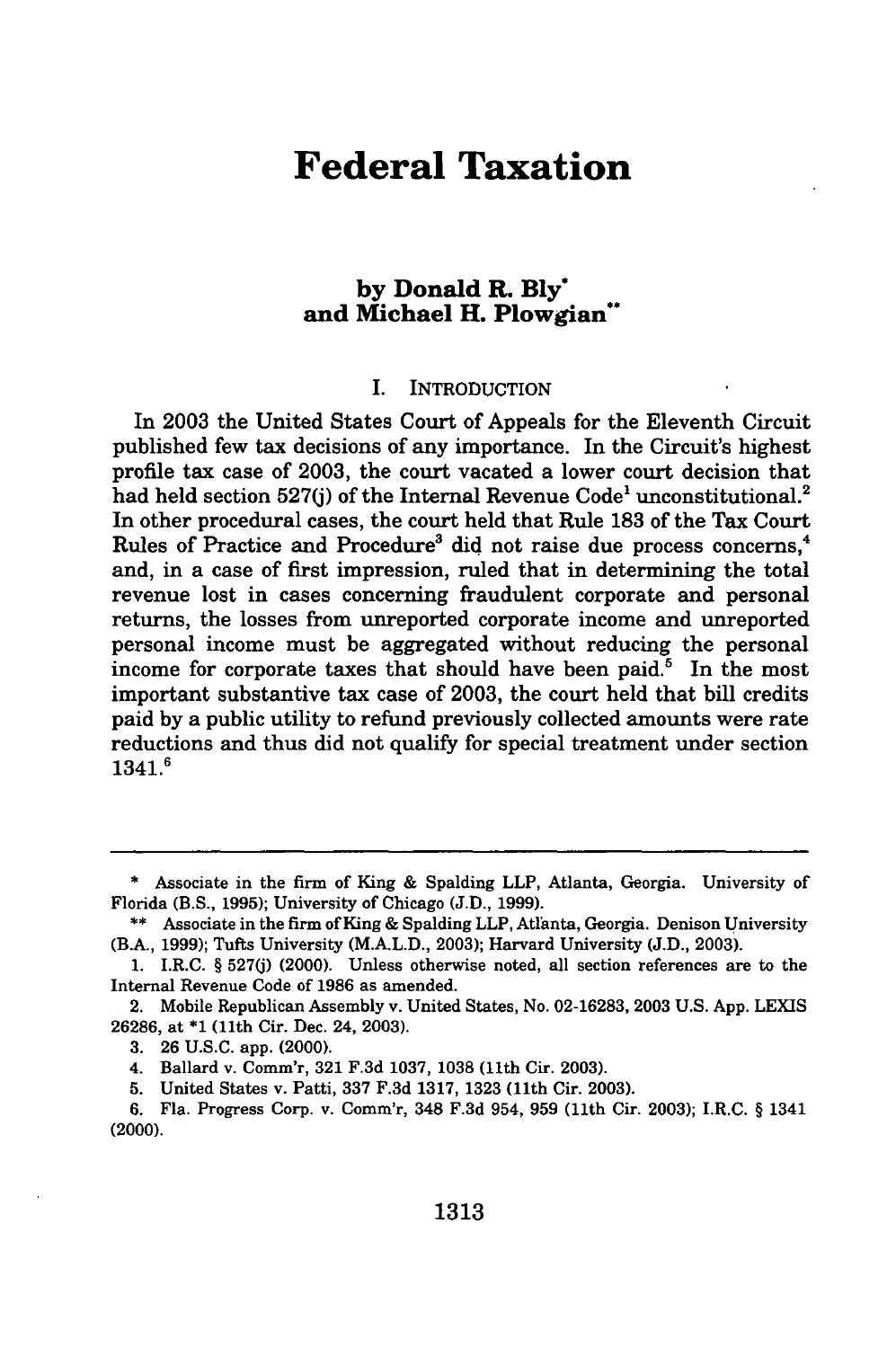#### II. CONSTITUTIONALITY OF SECTION 527(J)

In *Mobile Republican Assembly v. United States,'* the Eleventh Circuit vacated a controversial lower court decision, which held section 527(j) unconstitutional.<sup>8</sup> Section 527 provides that political organizations organized primarily to accept contributions and to make campaign expenditures (often referred to as "section 527 organizations") are generally exempt from income tax on their fundraising proceeds.<sup>9</sup> In 2000 Congress enacted sections 527(i) and (j), subjecting would-be section 527 organizations to certain disclosure requirements.<sup>10</sup> Section 527(i) requires a section 527 organization to provide the Secretary of Treasury with notice of its section 527 status before taking advantage of the tax exemption.<sup>11</sup> Section 527(j) requires section 527 organizations to file periodic reports detailing the identity of contributors making donations of more than \$200 and the purpose and recipient of expenditures greater than  $$500.<sup>12</sup>$  Failure to file these reports subjects a section 527 organization to a tax (calculated at the highest corporate rate under section 11) on the amounts to which the failure relates.<sup>13</sup>

Plaintiffs in *Mobile Republican,* six section 527 organizations and one contributor,<sup>14</sup> alleged that sections  $527(i)$  and (j) were unconstitutional as violations of the First, Fifth, and Tenth Amendments to the United States Constitution.<sup>15</sup> After finding that the section 527 organizations had standing, the district court addressed the substantive constitutional issues. As to the First and Fifth Amendment claims, the district court

7. No. 02-16283, 2003 U.S. App. LEXIS 26286 (11th Cir. Dec. 24, 2003).

10. I.R.C. § 527(i), Pub. L. No. 106-230, § 1(a), 114 Stat. 477 (2000); I.R.C. § 527(j), Pub.

L. No. 106-230, § 2(a), 114 Stat. **477** (2000).

**13.** I.R.C. § 527(j)(1).

14. These six organizations did not technically qualify as section 527 organizations because they had not filed the notice required by section 527(i). Because they otherwise would have qualified and because the district court found the organizations to have suffered the requisite injury at the hands of section 527(j), this Article will refer to these plaintiffs as section 527 organizations.

15. Because the substantive holding of the district court is not relevant to the Eleventh Circuit's decision, it is discussed only briefly here. For a more complete description of the district court's opinion, see David A. Brennan, *Federal Taxation,* 54 MERCER L. REV. 1563 (2003).

<sup>8.</sup> *Id.* at \*12.

<sup>9.</sup> I.R.C. § 527 (2000).

<sup>11.</sup> I.R.C. § 527(i).

<sup>12.</sup> I.R.C. § 527(j). The requirement to disclose the purpose of the expenditures was added after the district court's decision in this case. *See* Pub. L. No. 107-276, 116 Stat. 1929 (2002). This amendment to section 527(j) did not affect any of the analyses or rulings discussed herein.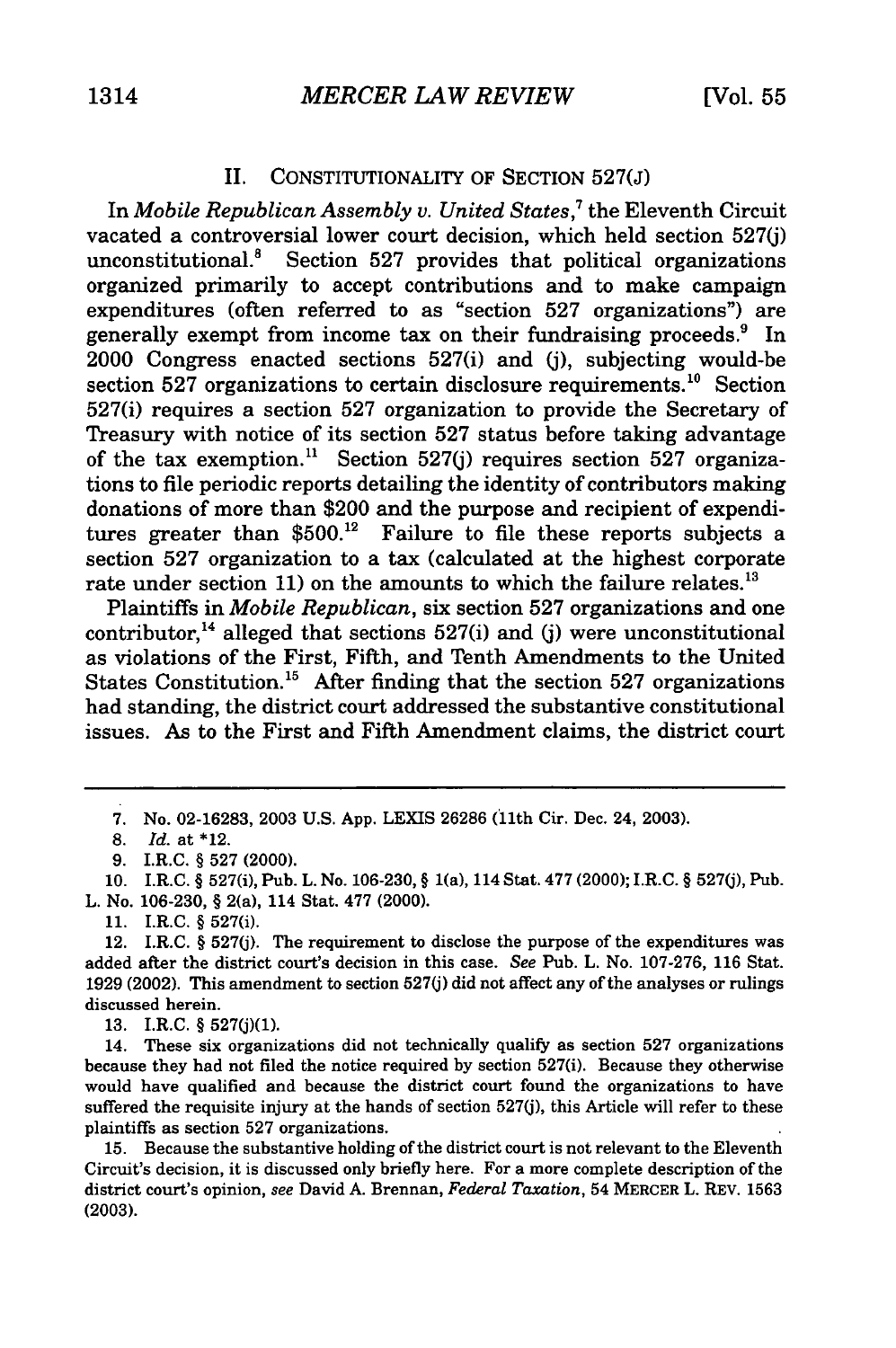concluded that although the requirement to disclose contributors did not violate the Constitution, the section 527(j) requirement to disclose the recipients of the organization's expenditures violated both Amendments. In drawing this line between the penalties for failure to disclose contributors and for failure to disclose expenditures, the district court highlighted the "double trouble" feature of section 527(j).<sup>16</sup>

As an illustration of this point, assume that a political organization collected a single \$1000 contribution during 2003. In the absence of section 527, the organization would owe a thirty-five percent corporate tax on this amount, or \$350. Under this scenario section 527 can be said to confer a \$350 subsidy on the organization. Under section 527(j), however, if the organization fails to disclose the contributor, it will incur a tax on that \$1000 at the same thirty-five percent corporate rate. Thus, as the district court stated, the penalty imposed for failure to disclose the contributor could be said to represent "the permissible withdrawal of a tax subsidy through a corresponding, offsetting penalty, so that no First Amendment issue is implicated."<sup>17</sup> Assume that the same organization spent the \$1000 to influence an election and similarly failed to disclose the recipient and purpose of its expenditure. Section 527(j) would impose an additional \$350 penalty for such failure. Thus, in the eyes of the district court, the penalty for failure to disclose expenditures is an exaction that goes beyond a withdrawal of the subsidy provided by section 527, and, as such, is subject to much stricter scrutiny under the First and Fifth Amendments.<sup>18</sup> The district court found the provision did not meet the higher threshold under either Amendment.<sup>19</sup>

In concluding its opinion, the district court found that section 527(j) violated the Tenth Amendment to the extent it required disclosure by organizations operating at the state and local level.<sup>20</sup> The district court reiterated its view of section 527(j) as a penalty in excess of any potential subsidy, one designed primarily to coerce, not to raise  $revenue.<sup>21</sup>$  It concluded that section 527(j) unconstitutionally regulates the state and local electoral process.<sup>22</sup>

On appeal the Eleventh Circuit vacated the district court's decision, but not because of its disagreement with the district court's handling of

**<sup>16.</sup>** *Mobile Republican,* **2003 U.S. App. LEXIS 26286,** at \*4-\*5.

**<sup>17.</sup>** Nat'l Fed'n of Republican Assemblies v. United States, 218 F. Supp. 2d 1300, 1322 (S.D. Ala. 2002).

<sup>18.</sup> *Id.* at 1322-44.

**<sup>19.</sup>** *Id.* at 1336, 1343-44.

<sup>20.</sup> *Id.* at 1344.

<sup>21.</sup> *Id.* at 1347-48.

<sup>22.</sup> *Id.* at 1353.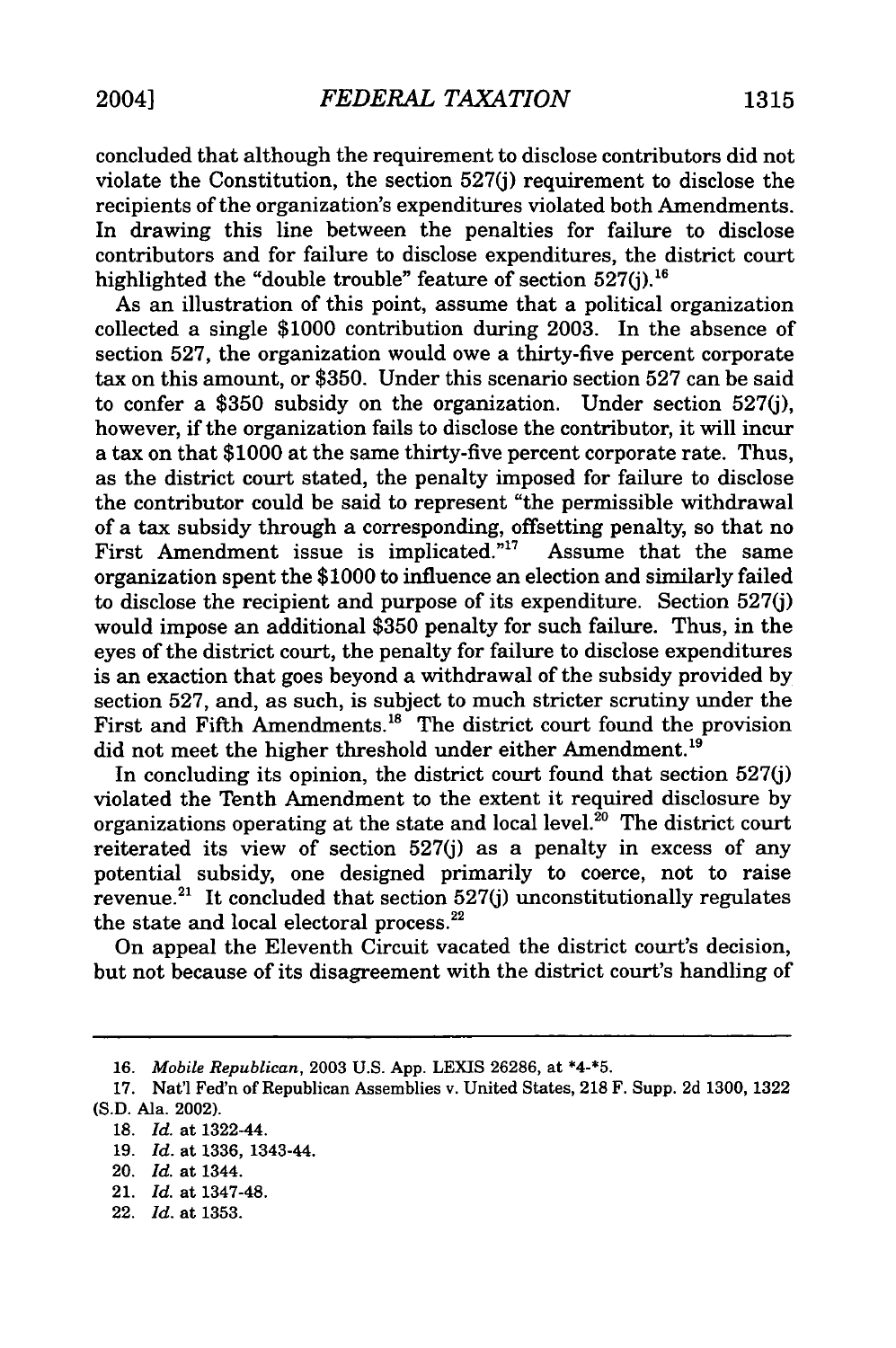the substantive issues in the case. $23$  Rather, the Eleventh Circuit disagreed with the district court's denial of the Government's motion to dismiss for lack of jurisdiction a year earlier.<sup>24</sup> In 2001 the Government argued that plaintiffs' claims were barred by the "Anti-Injunction Act," better known as section  $7421(a)$ .<sup>25</sup> Section  $7421(a)$  provides that, with few and rarely relevant exceptions, "no suit for the purpose of restraining the assessment or collection of any tax shall be maintained in any court by any person, whether or not such person is the person against whom such tax was assessed."<sup>26</sup> In enacting section  $7421(a)$ , Congress established a rule of "pay now, sue later," preventing the Internal Revenue Service and courts from dealing with problems inherent in simultaneous jurisdiction.<sup>27</sup> Section 7421(a) is not without its limitations, however.<sup>28</sup> Courts have created a number of exceptions; one of the most notable for these purposes is a requirement that the assessment relate to a "tax" instead of a "penalty." $^{29}$  On the Government's motion to dismiss, plaintiffs argued that section 527(j) constituted a penalty excepted from the application of section  $7421(a)$ .<sup>30</sup>

Not surprisingly, the district court held that amounts due under section 527(j) constituted a "penalty" for these purposes.<sup>31</sup> Among the significant factors in the district court's analysis were the heading to section 527(j)(1) ("Penalty for failure [to disclose expenditures and contributions]") and the Internal Revenue Service's description of the amount as a "penalty" on Form 8872 (the relevant form for section 527(j) payments).<sup>32</sup> The district court also compared this provision to the Code's most explicit penalty provisions, such as sections 6672, 6675, 6677, 6683, and found the terminology among the provisions nearly

28. *See Williams Packing,* 370 U.S. at 7 (holding that a taxpayer can challenge a tax if shown that, even under the most liberal reading of the law, the government could not possibly prevail and there is no adequate remedy at law); South Carolina v. Regan, 465 U.S. 367, **378** (1984) (holding that a challenge is allowed when no alternative legal means exist).

29. This exception originated in *Lipke v. Lederer,* 259 U.S. 557, 562 (1922).

30. Nat'l Fed'n of Republican Assemblies v. United States, 148 F. Supp. 2d 1273, 1278 (S.D. Ala. 2001).

31. *Id.* at 1283.

32. *Id.* at 1278-79.

<sup>23.</sup> *Mobile Republican,* 2003 U.S. App. LEXIS 26286, at \*12.

<sup>24.</sup> *Id.* at **\*5.**

<sup>25.</sup> *Id.* at \*4.

**<sup>26.</sup>** I.R.C. § 7421 (2000).

**<sup>27.</sup>** "The manifest purpose of § 7421(a) is to permit the United States to assess and collect taxes alleged to be due without judicial intervention, and to require that the legal right to the disputed sums be determined in a suit for refund." Enochs v. Williams Packing & Navigation Co., 370 U.S. 1, 7 (1962).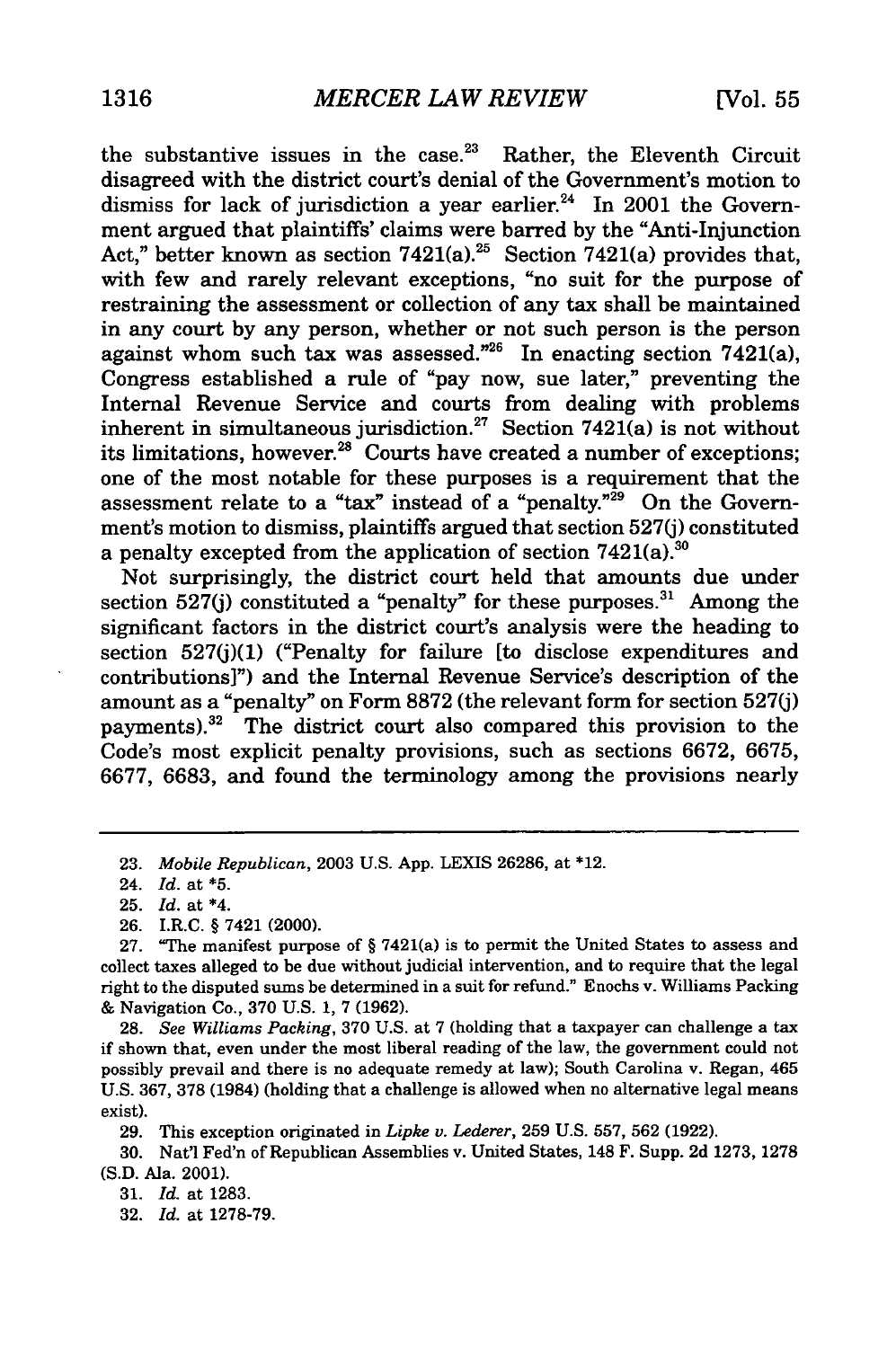identical.<sup>33</sup> Thus, the district court refused to deny itself jurisdiction to hear plaintiffs' claim by reason of the Anti-Injunction Act.<sup>34</sup>

The Eleventh Circuit, though agreeing with the district court's analysis of the statutory framework governing the motion, disagreed completely with its characterization of section  $527(j)$  as a penalty.<sup>35</sup> In the eyes of the Eleventh Circuit, section 527(j) is "part of the overall tax scheme" and thus governed by section  $7421(a).$ <sup>36</sup> The court cited a United States Supreme Court case, *Regan v. Taxation with Representa*tion,<sup>37</sup> that was squarely on point.<sup>38</sup> The taxpayer in that case was a tax "think-tank" who challenged the Internal Revenue Service's denial of tax-exempt status. The denial followed from the language of the Code, which denies tax-exempt status under section  $501(c)(3)$  to organizations that dedicate a substantial portion of their activities to influencing legislation. 39 The taxpayer argued that this prohibition unconstitutionally limited its free speech rights under the First Amendment and disadvantaged it, as compared to other similar organizations, in violation of the Fifth Amendment.<sup>40</sup> The Supreme Court rejected the organization's claims, finding that section 501(c)(3) was a tax subsidy provided to organizations that were willing to refrain from lobbying, a form of speech that Congress was free not to subsidize.<sup>41</sup>

The Eleventh Circuit noted that the Supreme Court "analyzed the condition within the context of the overall tax scheme, rather than as a separate provision or penalty."<sup>42</sup> Stated differently, the Supreme Court viewed taxable status as the universal baseline.43 Just as Congress is permitted to provide exceptions from this baseline for certain activities it wants to subsidize, it is also permitted to define the contours and conditions applicable to organizations who volunteer for such exceptions.<sup>44</sup> Viewed in this light, the Eleventh Circuit found it irrelevant that the penalty for failure to disclose expenditures under section 527(j) may result in a higher tax bill for noncomplicit political organizations:

**35.** *Mobile Republican,* 2003 U.S. App. LEXIS 26286, at **\*5.**

- 37. 461 U.S. 540 (1983).
- **38.** *Mobile Republican,* 2003 U.S. App. LEXIS 26286, at \*6.
- **39.** I.R.C. § **501(c)(3) (2000).**
- **40.** *Regan,* **461 U.S. at 540.**
- **41.** *Id.* at **550-51.**
- **42.** *Mobile Republican,* **2003 U.S. App.** LEXIS **26286, at \*7.**
- **43.** *Id.*
- 44. *Id.*

**<sup>33.</sup>** *Id.* at **1279.**

<sup>34.</sup> *Id.* at **1283.**

**<sup>36.</sup>** *Id.*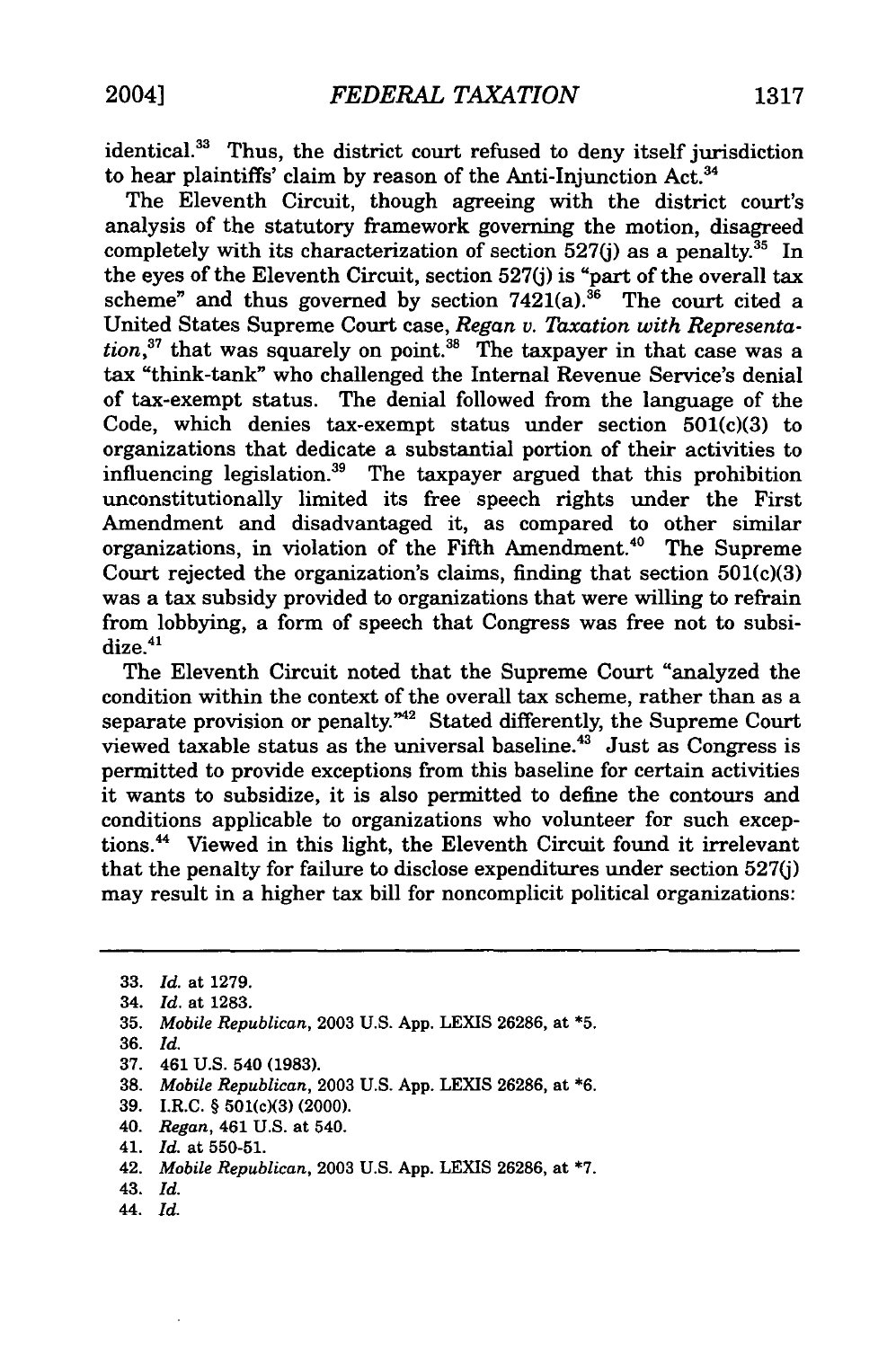[Tihe fact that some self-declared section 527 organizations may later choose to withhold disclosure and, as a result, may pay more in taxes than they would have paid without tax-exempt status does not make the initial decision to register under section 527 any less voluntary. Rather, we consider the statutory scheme as a whole and treat the consequences of violating the conditions of the subsidy as part of the tax framework.45

Because the Eleventh Circuit found that penalties imposed by section 527(j) for violations under section 527 were a tax for purposes of section 7421(a), plaintiffs could not seek injunctive relief, and the case was remanded to the district court with instructions to dismiss for lack of jurisdiction.<sup>46</sup> Of course, as the Eleventh Circuit acknowledged, any plaintiff will be able to bring essentially the same suit once it has paid the penalty.<sup>47</sup> However, given the Eleventh Circuit's complete disagreement with the district court's analysis<sup>48</sup> and its reliance on *Regan*,<sup>49</sup> plaintiffs are unlikely to duplicate their success at trial.

III. TAX COURT RULE 183 DOES NOT VIOLATE DUE PROCESS

In *Ballard v. Commissioner*,<sup>50</sup> the Eleventh Circuit held that the Tax Court's refusal to provide the petitioner with a copy of the original draft of the special trial judge's report did not constitute a denial of the petitioner's due process rights.<sup>51</sup>

According to the Internal Revenue Service, Claude M. Ballard and Robert W. Lisle received kickbacks over the course of several years in return for their influence in approving projects in which Prudential Life Insurance Company would invest. Ballard did not report any of these payments as income; thus, the Internal Revenue Service sent Ballard Notices of Deficiency alleging that he owed additional taxes. Ballard filed a petition for redetermination of the deficiencies in the Tax Court.<sup>52</sup>

Pursuant to Rule **183** of the Tax Court Rules of Practice and Procedure ("Rule 183"),<sup>53</sup> the Chief Judge of the Tax Court assigned the case to Special Trial Judge **D.** Irwin Couvillion for trial. Special Trial Judge

45. *Id.* at **\*8.** 46. *Id.* at \*12. 47. *Id.* at **\*9.** 48. *Id.* at **\*5, \*6.** 49. *Id.* at **\*6-\*8. 50. 321 F.3d 1037** (11th Cir. **2003). 51.** *Id.* at 1043. **52.** *Id.* at 1039-40. **53. 26 U.S.C.** app. (2000).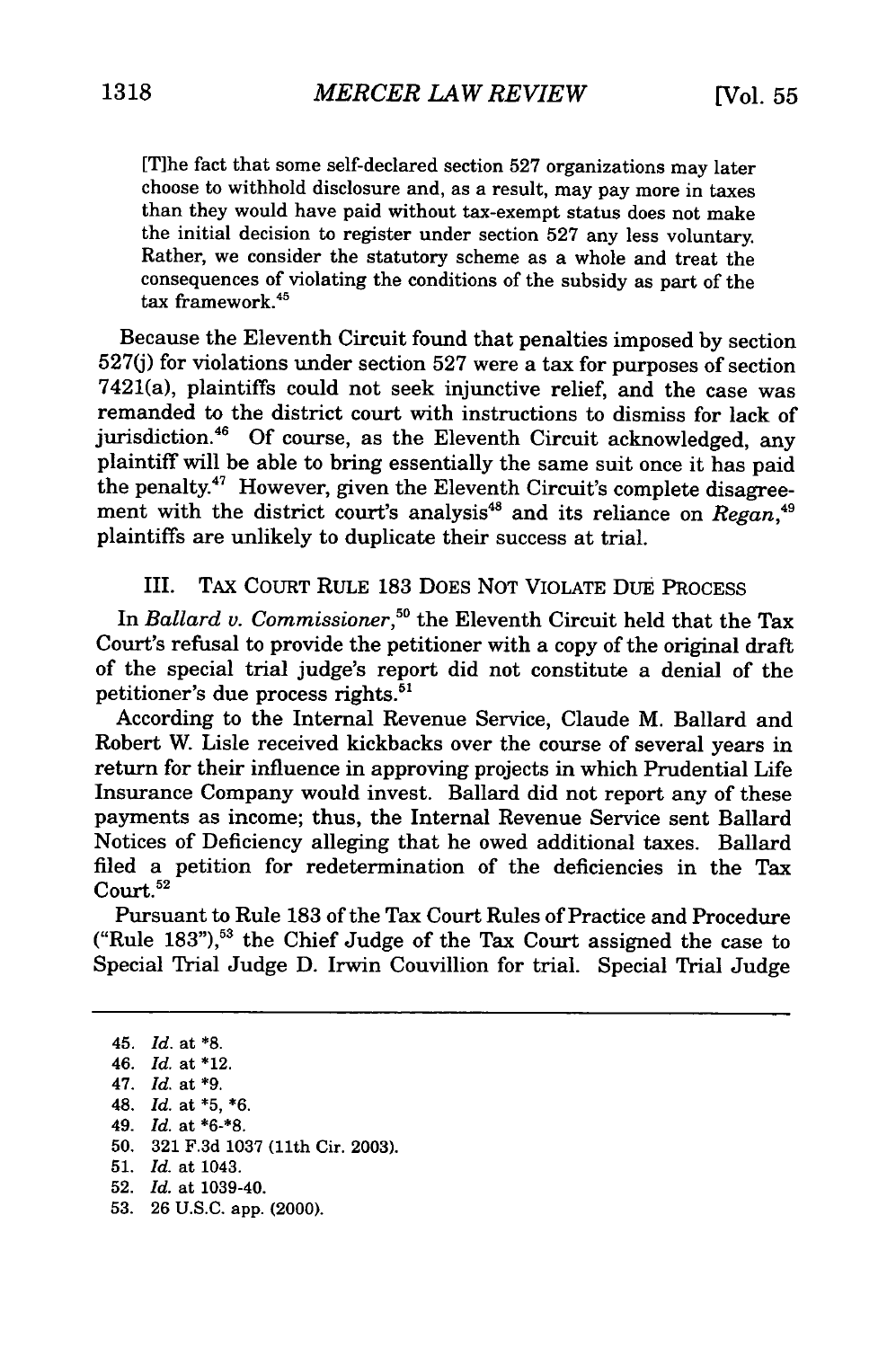Couvillion, in accordance with Rule 183(b), prepared and submitted a written report of his findings of fact and opinions for review by Tax Court Judge H.A. Dawson, Jr. In an opinion issued on December 15, 1999, Judge Dawson adopted the special trial judge's report and provided the parties with the final report. On July 24, 2001, Judge Dawson entered the final order of the Tax Court against Ballard, assessing tax deficiencies of \$1,318,648, including penalties.<sup>54</sup>

On April 20, 2000, Ballard, apparently believing that the report adopted by the Tax Court was not the original report prepared by Special Trial Judge Couvillion, filed a motion requesting: (i) access to all reports, draft opinions, or other documents prepared pursuant to Rule 183(b); (ii) certification of the request for such documents for interlocutory appeal; or (iii) incorporation of the initial findings of the special trial judge into the record for appeal to the circuit court. On April 26, 2000, Judge Dawson denied the order.<sup>55</sup> In denying the motion, Judge Dawson, quoting Rule 183(b), noted that he "gave due regard to the fact that Special Trial Judge Couvillion evaluated the credibility of witnesses **...** and treated the findings of fact recommended by the Special Trial Judge as being presumptively correct."56

On August 22, 2000, Ballard filed a motion requesting that the Tax Court reconsider its denial of access to the special trial judge's original report, or, alternatively, that the Tax Court grant petitioners a new trial. In support of this motion, Ballard included an affidavit from Randall G. Dick, an attorney for another participant allegedly involved in the kickback scheme. In his affidavit Dick stated that two unidentified Tax Court judges told him that in the original report, the special trial judge concluded that the payments made to Ballard were not taxable and that the fraud penalty was not applicable. Additionally, Dick's affidavit indicated that the two Tax Court judges told him the sections of the Tax Court's opinion regarding the credibility of the witnesses and the findings of fraud were wholly contrary to the findings made by the special trial judge in his report. Finally, Dick stated in his affidavit that he confirmed the allegations of the two Tax Court judges with a third Tax Court judge who indicated that the special trial judge's report had been changed. On August 30, 2000, the Tax Court issued an order signed by Special Trial Judge Couvillion, Judge Dawson, and the Chief

<sup>54.</sup> *Ballard,* 321 F.3d at 1040.

**<sup>55.</sup>** *Id.* at 1040-41.

**<sup>56.</sup>** *Id.* at 1041. Rule 183(c) provides in part, "Due regard shall be given to the circumstance that the Special Trial Judge had the opportunity to evaluate the credibility of witnesses, and the findings of fact recommended **by** the Special Trial Judge shall be presumed to be correct." **26 U.S.C.** app. (2000).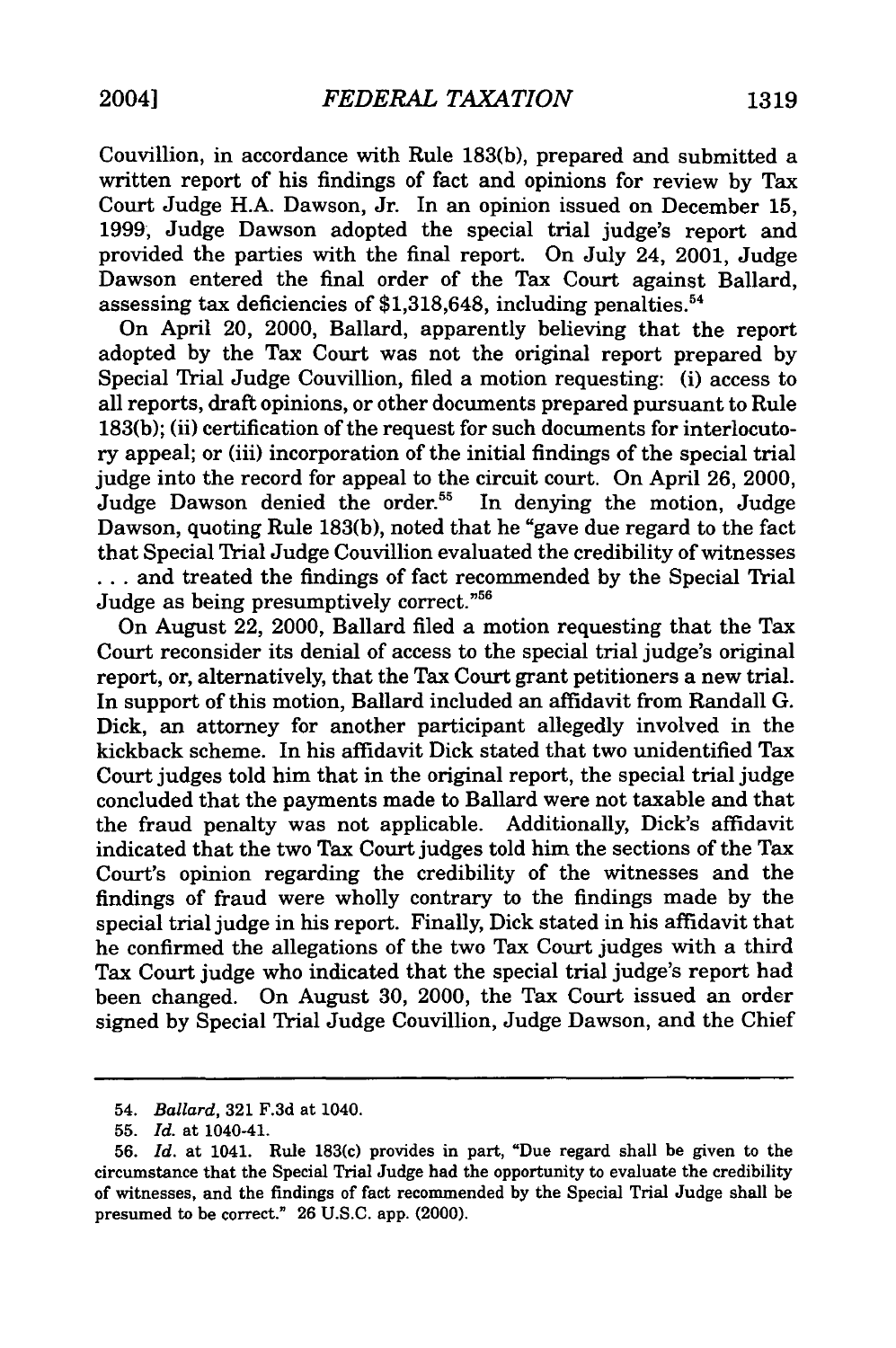Judge of the Tax Court, denying the motion and confirming that, contrary to Dick's affidavit, the underlying report adopted by the Tax Court was Special Trial Judge Couvillion's report. Ballard petitioned the Eleventh Circuit for a writ of mandamus seeking an order directing the Tax Court to provide him with a copy of the original report or requiring the Tax Court to provide a description of any changes made by Judge Dawson to the original report. The petition was denied on October 23, 2000. <sup>57</sup>

On appeal Ballard argued that the refusal to release the original draft of the special trial judge's report violated his due process rights. Ballard raised two primary arguments. His first argument was that because the special trial judge was the only judicial official to hear the evidence, the Tax Court should not be permitted to reach conclusions contrary to those of the special trial judge without rehearing the evidence. Ballard's second argument was that if the special trial judge's report was not included in the record, there could be no meaningful review of the Tax Court's actions. Ballard's arguments were thus premised on the assertion that the report adopted and issued by the Tax Court was not Special Trial Judge Couvillion's report;<sup>58</sup> the Eleventh Circuit agreed that had this assertion been correct, serious due process concerns may have been raised.<sup>59</sup>

The Eleventh Circuit rejected this assertion, however, and held that the underlying report adopted by the Tax Court was, in fact, Special Trial Judge Couvillion's report.<sup>60</sup> Thus, the Tax Court did not reach a conclusion contrary to the report of the special trial judge, and the special trial judge's report was included in the record, allowing meaningful review of the Tax Court's decision.<sup>61</sup> The Eleventh Circuit based this finding on the order of August 30, 2000, signed by Special Trial Judge Couvillion, Judge Dawson, and the Chief Judge of the Tax Court, stating that the report adopted by the Tax Court was Special Trial Judge Couvillion's report.<sup>62</sup>

The Eleventh Circuit also concluded that Dick's affidavit did not, in itself, raise due process concerns.<sup>63</sup> Rather, the Eleventh Circuit reasoned that the deliberative process of most courts involves conferences among the judges, and as a result of these conferences, judges may

- 58. *Id.* at 1042.
- 59. *Id.*
- 60. *Id.*
- 61. *Id.*
- 62. *Id.* at 1043. 63. *Id.* at 1042.

<sup>57. 321</sup> F.3d at 1041.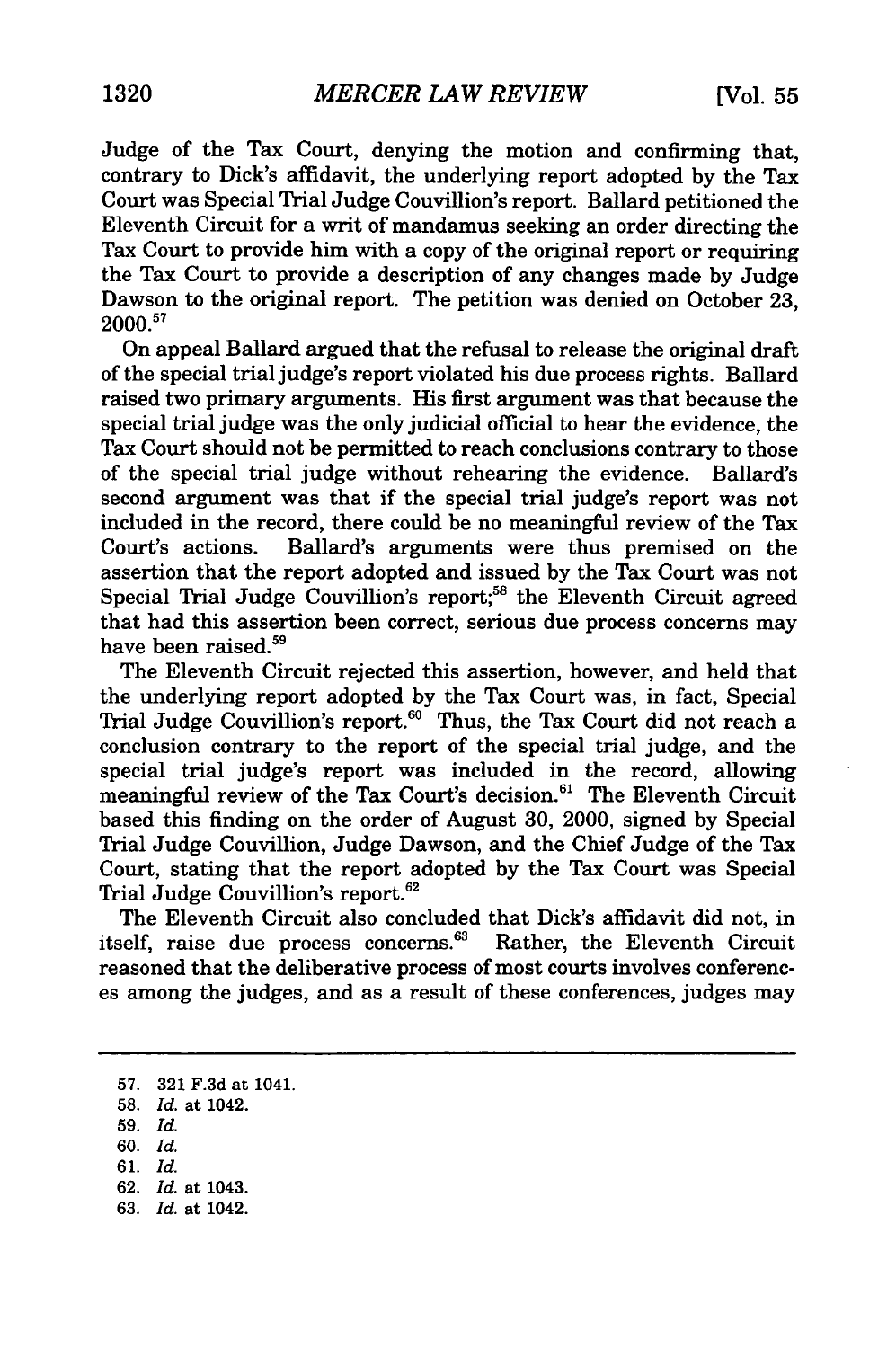change their original positions.<sup>64</sup> That Special Trial Judge Couvillion's report may reflect changes from an earlier draft does not raise due process concerns.65

The Eleventh Circuit also addressed whether the evidence was sufficient to support a finding of fraud. $^{66}$  The court held that the record, including evidence of specific transactions in which the flow of money could be traced to Ballard, supported the conclusion that Ballard participated in the scheme to sell his influence and that he fraudulently failed to report income he received from the scheme. $67$  Therefore, the Tax Court did not clearly err in its finding of fraud, and the Eleventh Circuit upheld the penalties.<sup>68</sup>

### IV. REVENUE LOSSES FROM FRAUDULENT CORPORATE **AND** PERSONAL RETURNS MUST BE AGGREGATED TO DETERMINE LOSS UNDER SENTENCING GUIDELINES

In *United States v. Patti*,<sup>69</sup> the Eleventh Circuit ruled on a case concerning both a fraudulent corporate income tax return and a fraudulent personal income tax return.<sup>70</sup> The court held that the aggregate loss for purposes of determining the offense level under the federal sentencing guidelines should include the tax revenue lost because of the fraudulently unreported corporate income and the revenue lost because of the fraudulently unreported personal income, without reducing the personal income for corporate taxes that should have been paid.<sup>71</sup>

In 2002 Frank M. Patti pleaded guilty to filing a false income tax return and conspiring to defraud the United States. To determine the offense level under the federal sentencing guidelines, the district court aggregated the tax revenue lost because of the unreported income of petitioner's corporation and the tax revenue lost because of petitioner's unreported personal income, without reducing the personal income for corporate taxes that should have been paid by petitioner's corporation.<sup>72</sup>

Whether to aggregate the losses in this manner was a question of first impression in the Eleventh Circuit. Noting that the circuits that have

64. *Id.* at 1043. **65.** *Id.* **66.** *Id.* **67.** *Id.* at 1044-46. **68.** *Id.* at 1045-46. **69. 337 F.3d 1317** (11th Cir. **2003). 70.** *Id.* at **1323. 71.** *Id.* **72.** *Id.* at **1320, 1323.**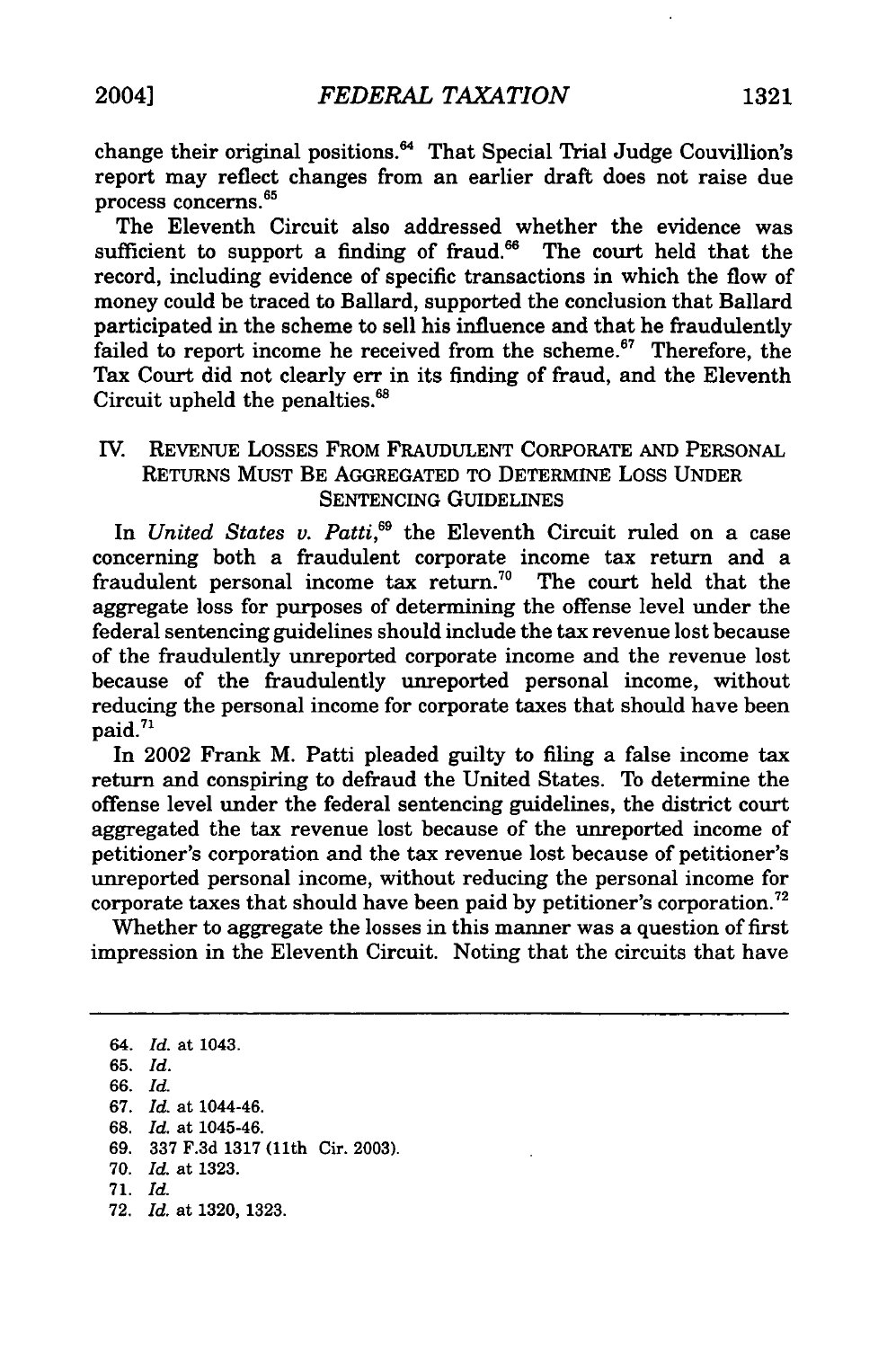o

considered this issue are split,<sup>73</sup> the Eleventh Circuit adopted the view that the sentencing guidelines require the aggregation of the tax revenue lost from the unreported corporate income and the unreported personal income without reduction for the corporate taxes that should have been paid.74 According to the Eleventh Circuit, this interpretation is supported because falsifying a corporate income tax return and falsifying a personal income tax return are two separate crimes; thus, the losses calculated under the federal sentencing guidelines should reflect the two separate wrongs.<sup>75</sup> Additionally, the Eleventh Circuit pointed out that the sentencing guidelines were subsequently amended to provide that in cases involving both individual and corporate income tax returns, the loss from the corporate return and the loss from the individual return should be added together without reducing the personal income for corporate taxes that should have been paid.<sup>76</sup> This change was intended to be a clarifying amendment, indicating that the rule was originally intended to be applied in this way.<sup>77</sup> Consequently, the Eleventh Circuit held that the district court properly calculated the tax loss under the sentencing guidelines.<sup>78</sup>

#### V. RATE REDUCTION DOES NOT QUALIFY FOR TREATMENT UNDER SECTION 1341

In *Florida Progress Corp. v. Commissioner,79* the Eleventh Circuit affirmed a Tax Court decision holding that amounts paid by a public utility to customers as bill credits were rate reductions rather than refunds.<sup>80</sup> Thus, the bill credits did not qualify for preferential tax treatment under Section 1341.<sup>81</sup>

Florida Progress Corporation operated Florida Power Corporation, a public utility providing electricity service to retail and wholesale

74. *Patti,* 337 F.3d at 1323-24.

- 77. *See* U.S. SENTENCING GUIDELINES MANUAL app. C (Vol. II) at 182 (2003).
- 78. *Patti,* 337 F.3d at 1324.
- 79. 348 F.3d 954 (11th Cir. 2003).
- 80. *Id.* at 963.
- 81. *Id.*

<sup>73.</sup> *Id.* at 1323; see, e.g., United States v. Martinez-Rios, 143 F.3d 662, 672 **(2d** Cir. 1998) (holding that the unreported personal income should be reduced by the amount of the tax that should have been paid on the unreported corporate income for purposes of determining the tax revenue lost); *but see* United States v. Cseplo, 42 F.3d 360, 364-65 (6th Cir. 1994) (holding that the unreported income should not be reduced by the amount of the tax that should have been paid on the unreported corporate income because the amount of income the individual actually received was not reduced by the payment of any taxes).

<sup>75.</sup> *Id.* at 1324.

**<sup>76.</sup>** *Id.* (citing **U.S.** SENTENCING GUIDELINES MANUAL § 2T1.1, cmt. n.7 **(2003)).**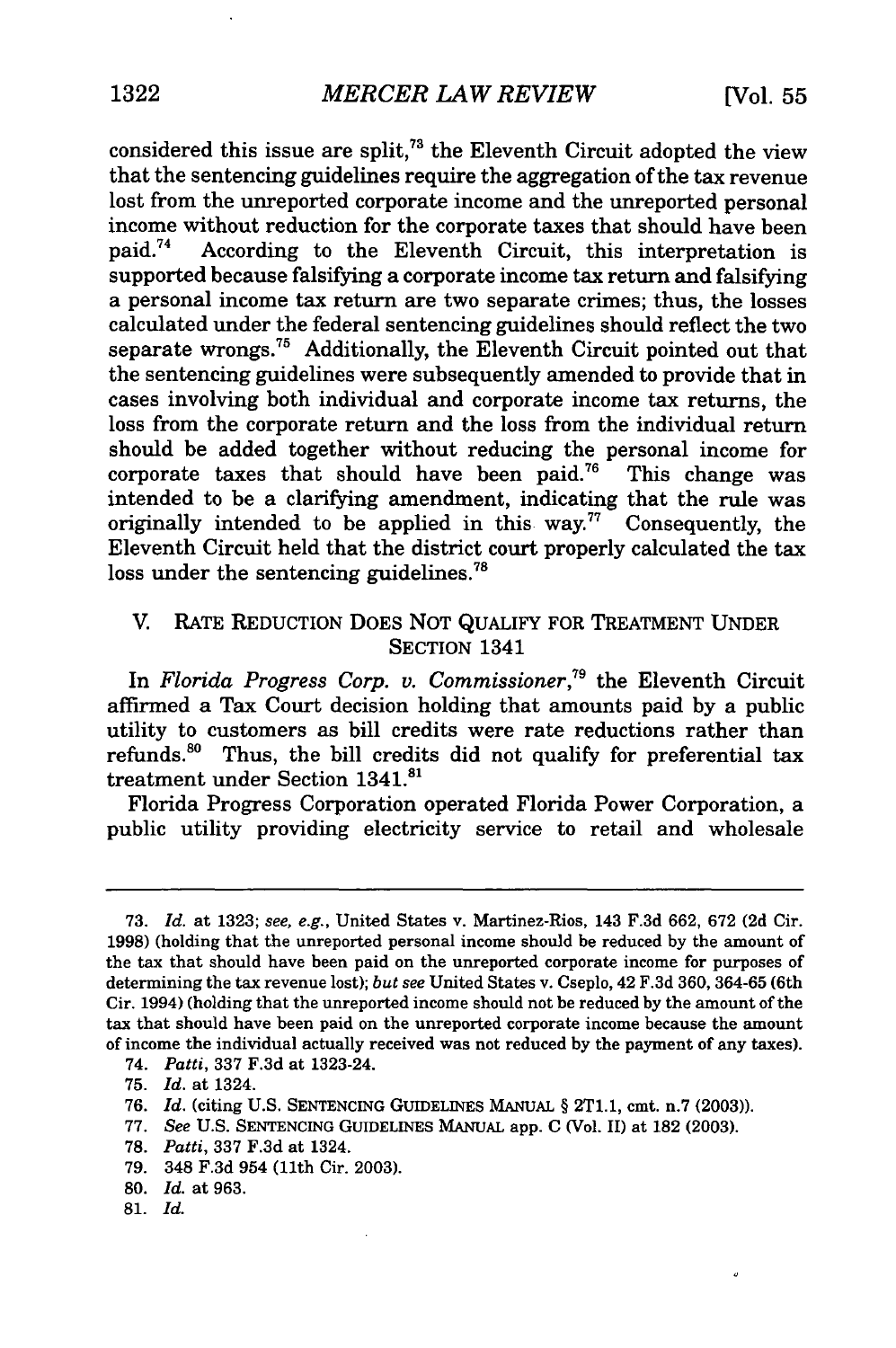customers in central and northern Florida. Florida Power was subject to the rules and regulations of both the Florida Public Service Commission ("FPSC"), which regulates the rates that utilities in Florida can charge retail customers, and the Federal Energy Regulatory Commission ("FERC"), which regulates the rates energy providers can charge wholesale customers. As one component of its regulated rates, Florida Power was permitted to include its anticipated tax liabilities in its cost of providing electricity. Florida Power's actual tax liability in any given year, however, could differ from its tax liability as calculated for ratemaking purposes because of differences between tax accounting and ratemaking accounting. As a result, Florida Power sometimes collected more for taxes than it actually had to pay. Any excess amount was put into a deferred tax account until the differences between the accounting methods reversed themselves over time.<sup>82</sup>

In **1986** Congress substantially lowered the corporate income tax rate, thereby significantly reducing Florida Power's anticipated income tax liability. The **FPSC,** responding to this windfall, ordered Florida Power to reduce its rates and issue bill credits to its retail customers to return the excess amounts it had collected for taxes. In addition, Florida Power agreed to return excess deferred income taxes to its wholesale customers during the **1987** and **1988** tax years. However, because Florida Power was unable to reach a settlement agreement with its wholesale customers for either **1987** or **1988** until after the first of each year, Florida Power did not issue bill credits to its wholesale customers in the early months of those years. Instead, after the settlement agreement was reached, it provided checks to those customers in lieu of those  $c$ redits. $83$ 

Florida Power sought to treat the bill credits and checks as refunds eligible for treatment under section 1341. Section 1341 arose out of Congress's recognition that the tax consequences of including an item in income in one taxable year and deducting it in another may be very disadvantageous to the taxpayer if the taxpayer's tax situation changes between the year of inclusion and the year of deduction.<sup>84</sup> For example, a taxpayer might include a payment in income in year one, in which the taxpayer is in a high tax bracket. In year two, the taxpayer might discover that it had no right to the payment and be forced to disgorge it. If the taxpayer otherwise has no tax liability in year two or is taxed at a lower rate than in year one, a deduction for the disgorgement of the payment in year two is worth less to the taxpayer than the taxes

<sup>82.</sup> *Id.* at 955-56.

<sup>83.</sup> *Id.* at 956.

<sup>84.</sup> *See id.*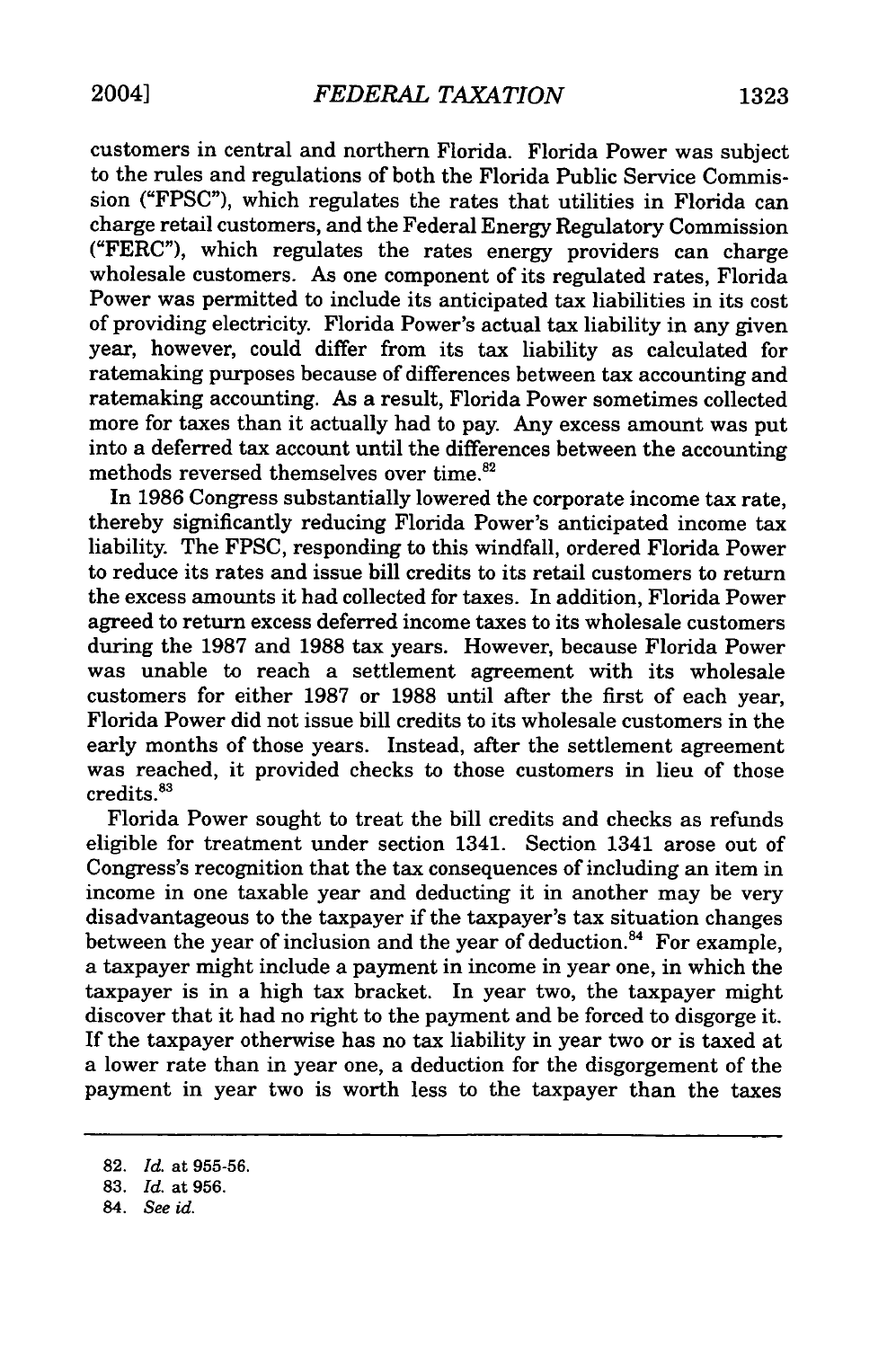imposed on the taxpayer when it included the item in income. The taxpayer would prefer to deduct the payment from its income in year one, essentially treating the payment as though it had never been included in income. Section 1341 is designed to give the taxpayer the option to be treated as though it could deduct the payment in year one.

Section 1341 sets forth three requirements for taking advantage of its protective provision. $85$  First, the item must have been included in the taxable income of the taxpayer in a prior taxable year or years because it appeared that the taxpayer had an unrestricted right to such item.<sup>86</sup> Second, a deduction must be available to the taxpayer in the current taxable year because it was established after the close of the prior taxable year that the taxpayer did not have an unrestricted right to such item.<sup>87</sup> Finally, the amount of the deduction must exceed \$3000.88 If these prerequisites are met, the taxpayer may elect to deduct the item from the current year's taxes or claim a tax credit equal to the amount by which the taxpayer's taxes were increased in the previous year because of the inclusion of the item in income.<sup>89</sup> The first and third requirements were clearly met in the instant case; the Eleventh Circuit thus focused on the second requirement-that the taxpayer be entitled to a deduction for the item.<sup>90</sup>

Under section 162(a), a taxpayer may claim a deduction for refunds it pays to customers.<sup>91</sup> Florida Power argued that the bill credits were refunds of amounts previously collected, and it was thus entitled to an ordinary and necessary business expense deduction under section  $162(a).^{92}$ 

The Eleventh Circuit rejected this argument.<sup>93</sup> At trial, the Tax Court had found that the bill credits were disguised rate reductions rather than refunds eligible for a deduction under section 162(a), so the key issue was the applicable standard of review of this finding.<sup>94</sup> The Eleventh Circuit noted that the difference between a refund and a rate reduction is not statutorily or judicially defined. $95$  Thus, the Eleventh Circuit held that the Tax Court's determination was a finding of fact

- 88. *Id.* § 1341(a)(3).
- 89. *Id.* § 1341(a)(4), (a)(5).
- 90. *Florida Progress Corp.,* 348 F.3d at 958-59.
- 91. I.R.C. § 162(a) (2000).
- 92. *Florida Progress Corp.,* 348 F.3d at 959.
- 93. *Id.* at 963.
- 94. *Id.* at 959.
- 95. *Id.* at 960.

<sup>85.</sup> I.R.C. § 1341(a) (2000).

<sup>86.</sup> *Id.* § 1341(a)(1).

**<sup>87.</sup>** *Id.* § 1341(a)(2).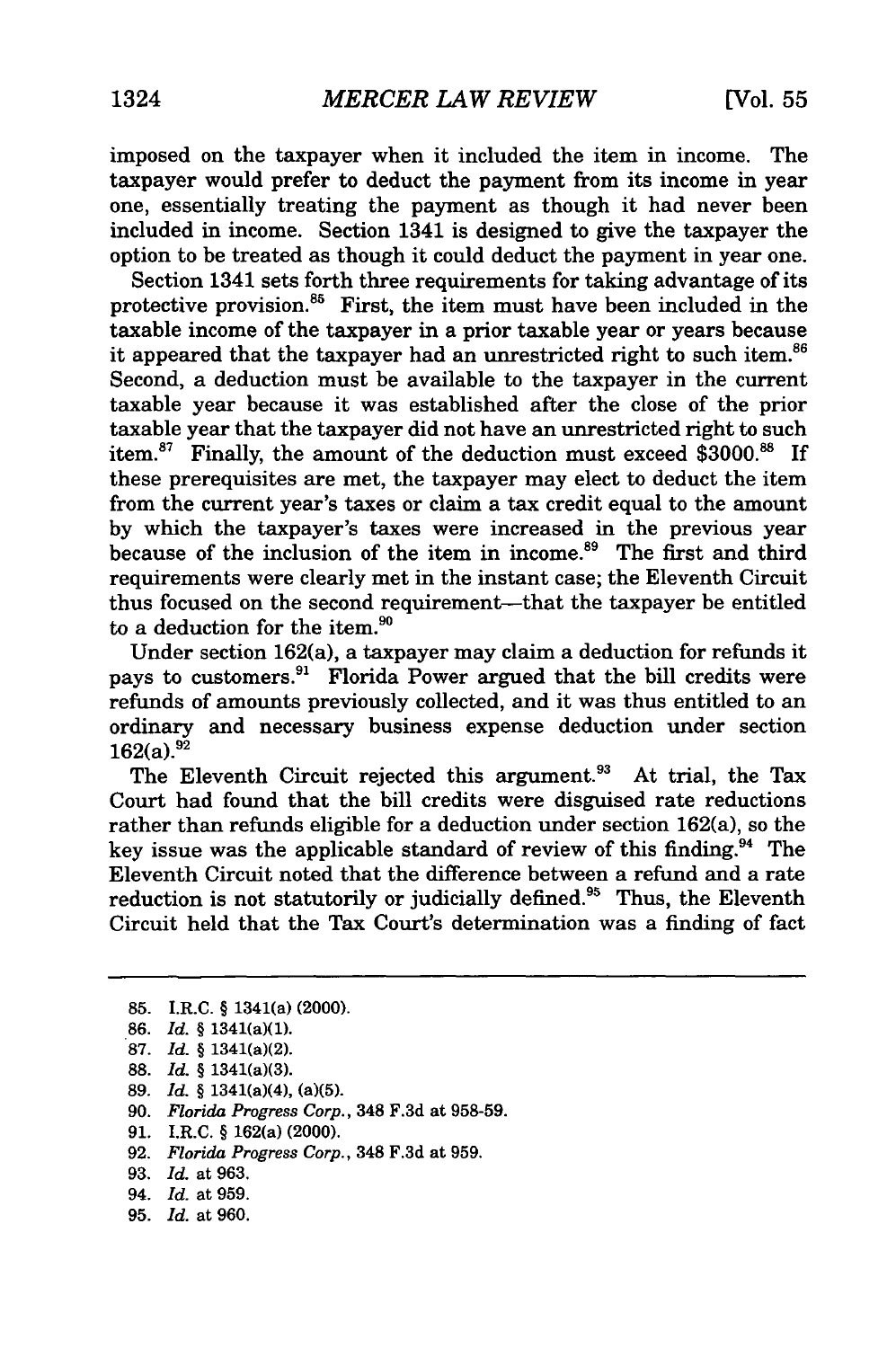because the Tax Court was drawing inferences from facts, rather than applying and weighing factors mandated by Congress or judicial precedent, and should be overturned only upon a finding that the Tax Court had clearly erred.<sup>96</sup>

To support its finding, the Tax Court had noted that no interest had been paid on the amounts credited to customers, Florida Power set off the amounts to be refunded against future amounts owed for its services rather than actually returning money to customers, and credits were based on current consumption rather than on the amounts each customer had actually overpaid.<sup>97</sup> The Eleventh Circuit held that the record supported the Tax Court's determination that the credits were nondeductible rate reductions rather than refunds eligible for a deduction under section 162(a).<sup>98</sup>

The Eleventh Circuit distinguished *Dominion Resources, Inc. v. United States,99* a case in which the United States Court of Appeals for the Fourth Circuit held that a lump sum repayment to customers of excess taxes that a utility had collected was a refund eligible for deduction under section  $162(a)$  and for the protection of section  $1341$ .<sup>100</sup> The Eleventh Circuit reasoned that a lump sum payment was materially different from the payments in the instant case, which were spread over a twelve-month period in the form of bill credits.<sup>101</sup> A lump sum payment, the Eleventh Circuit reasoned, was more likely to reach the customers who had actually been overcharged because a lump sum payment is closer in time to the overcharge.<sup>102</sup>

Florida Power argued in the alternative that section 1341 itself gave rise to a deduction that would entitle Florida Power to the protections afforded by section 1341.<sup>103</sup> The Eleventh Circuit easily disposed of this argument.<sup>104</sup> Section 1341(a)(2) requires that a deduction be "allowable for the taxable year because it was established after the close of such prior taxable year (or years) that the taxpayer did not have an unrestricted right to such item."<sup>105</sup> Section 1341 itself does not unrestricted right to such item." $105$ indicate whether such a deduction is allowable. Furthermore, the regulations interpreting section 1341 explicitly provide that a deduction

**96.** *Id.* at **963. 97.** *Id.* at **961-62. 98.** *Id.* at **963. 99. 219 F.3d 359** (4th Cir. 2000). **100.** *Id.* at **369, 370. 101.** *Florida Progress Corp.,* 348 **F.3d** at **963.** 102. *Id.* **103.** *Id.* at **958.** 104. *Id.* at **959.**

**105.** I.R.C. § 1341(a)(2) (2000).